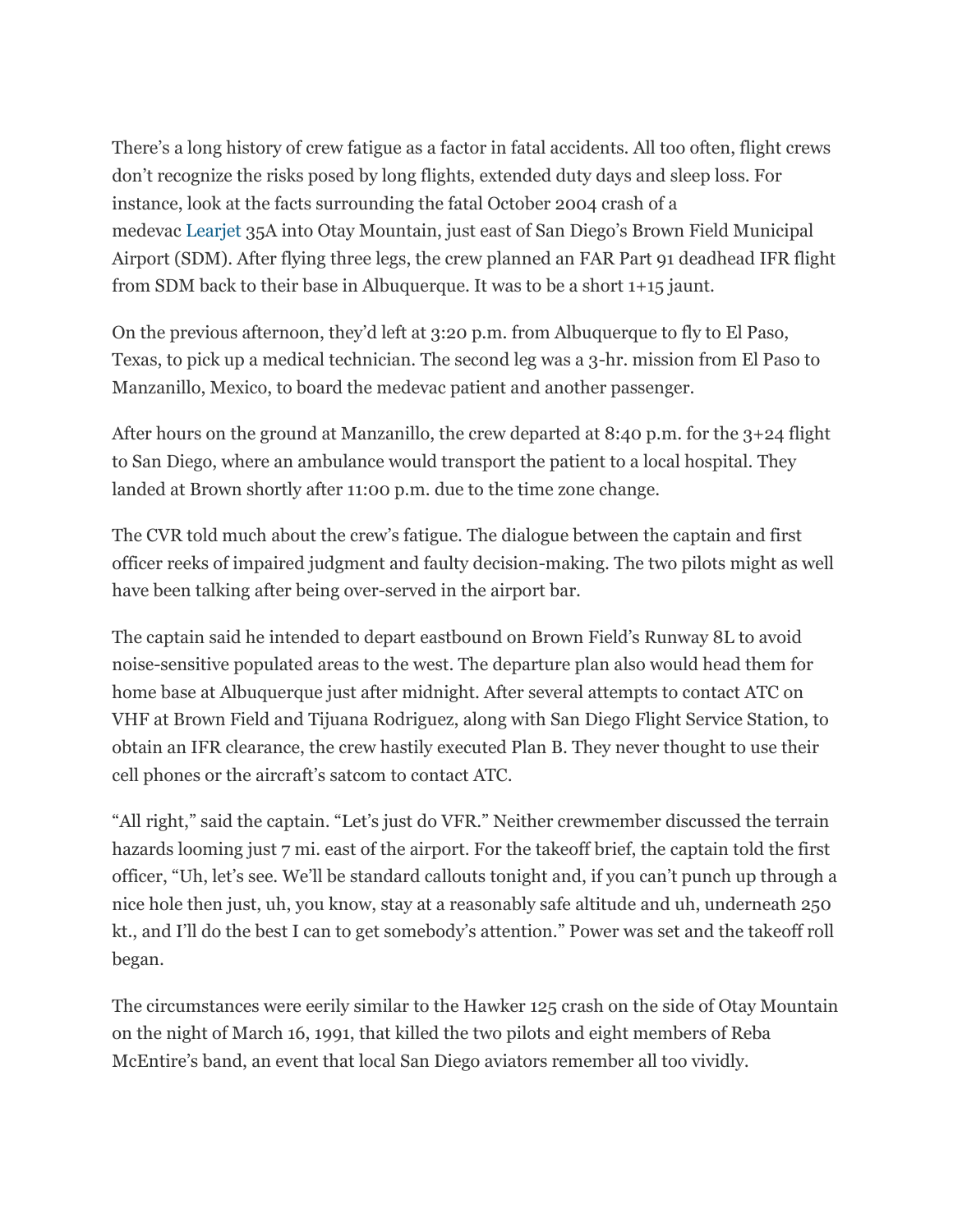After takeoff, the medevac Lear crew leveled off at 2,300 ft. to stay below the nighttime low coastal clouds so typical of San Diego. There was a 2,600-ft. overcast and a broken layer at 3,500 ft. The captain contacted Socal TRACON. The controller issued a transponder squawk and vectored the aircraft on a 020-deg. heading. Less than 10-sec. later, the aircraft slammed into terrain just south of Otay Mountain at the 2,256-ft. elevation.

This was a tired crew. Not only had they flown four legs in the previous 9 hr., they also had flown 7.4 hr. during a 10-hr. duty day two days prior to the accident. The day prior, they had flown 3.3 hr. On the day of the accident, they shifted from a daytime schedule to a nighttime schedule, perhaps disrupting their circadian rhythms. During the 24 hr. prior to the accident, the crew had logged close to 11 hr. of duty time and 6.5 hr. of flight time, according to the [NTSB](http://awin.aviationweek.com/OrganizationProfiles.aspx?orgId=26686) accident report.

## **Fatigue as a Critical Safety Issue**

"As long as human beings are pilots . . . fatigue will be a critical safety issue that demands our attention," says NTSB member and human fatigue expert Mark Rosekind, Ph.D. "The human body is not designed to work around the clock. It has a vital requirement for sleep. Fatigue degrades every aspect of human performance, including reaction time, memory, judgment and the ability to communicate."

"Humans are hard-wired with a genetically determined biological need for sleep and with a circadian pacemaker that programs us to sleep at night and to be awake during the day on a 24-hr. schedule," Rosekind writes in "Managing Fatigue in Operational Settings 1: Physiological Considerations and Countermeasures," a research paper he co-authored that was published in the winter 1996 issue of Behavioral Medicine.

Fatigue can result from multiple time-zone changes, disruption of circadian rhythms, sleep disturbances during off-duty periods and long, irregular work schedules, among other factors. Pilots accumulate sleep deficits resulting in degraded alertness and impaired performance. Rosekind's research has shown similarity in symptoms between fatigue and high blood-alcohol levels.

The NTSB has placed human fatigue on its "Most Wanted" list. "The Board has long advocated for science-based regulations," he says, but notes that regulations are insufficient to "address the complex nature of fatigue." Education is vital and sleep disorders should be diagnosed and treated.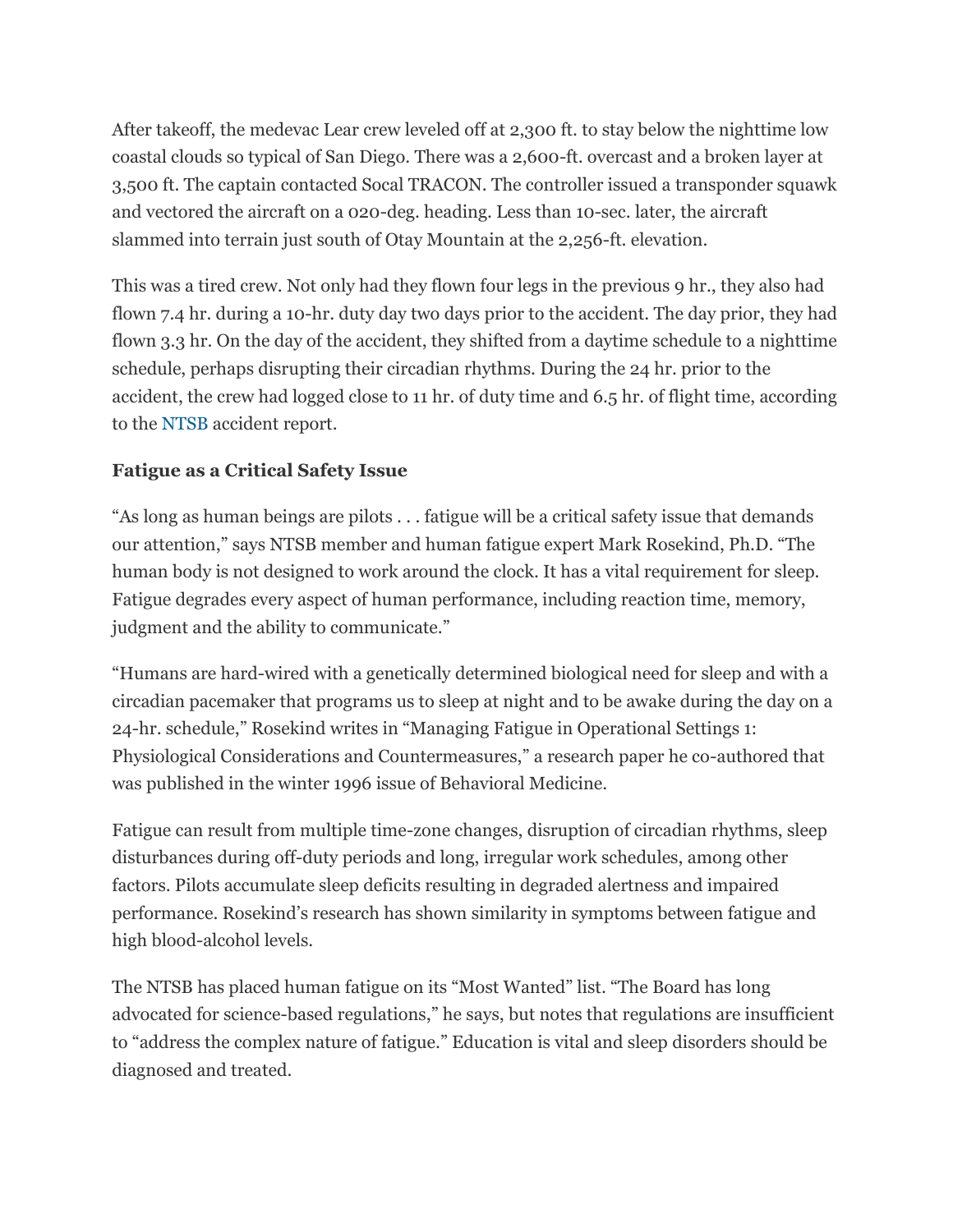Countering fatigue starts by recognizing it as a risk factor. "Fatigue is insidious, it's cumulative, it's predictable and it's getting worse," says Capt. C. B. "Sully" Sullenberger. "We're flying farther, faster and through more time zones than ever before. Ultimately, we have to schedule people around their circadian rhythms, with plenty of rest before and after missions."

Rosekind's research indicates that most people need 8 hr. of sleep, although some can get by on 6 hr. and others need 10 hr. He says missing just 2 hr. of sleep in one night can "degrade subsequent waking performance and alertness significantly."

If you miss 2 hr. of sleep for four consecutive nights, you accumulate an 8-hr. sleep deficit. To make up the deficit, people sleep extra hours during off-duty days. Increased periods of deep sleep and sleeping longer hours are indications that the human body is recovering from a sleep deficit.

Disturbance of the natural circadian rhythms — the brain's clock that regulates physiological and psychological functions during each 24-hr. period — is a key reason why people accumulate sleep deficits. The brain regulates day/night cycles of body temperature, chemistry, digestion, alertness and attitude, among other functions that have high and low points that fluctuate every 24 hr. Rosekind notes that people in sync with their body clocks sleep at night and have their lowest body temperatures between 3 a.m. and 5 a.m., the time period during which sleepiness is greatest and performance potential is weakest.

Body clocks do not adjust well to sudden changes in time zones or work times. Flying at night, for instance, creates a reversed pattern of working in the dark and then having to sleep when it's light outside. The brain gets crossed signals as it attempts to change natural circadian rhythms.

Capt. Sullenberger feels that it's more difficult to adjust to time zone changes as we age. Rosekind's research confirms that "changing schedules [is] more difficult as one gets older."

## **Duty and Flight Time Scheduling**

Many corporate flight departments model their crew scheduling on principles set forth in FAR Part 117, "Flight and Duty Limitations and Rest Requirements: Flight Crewmembers," the 2014 regulation that went into effect for FAR Part 121 passenger-carrying scheduled air carriers.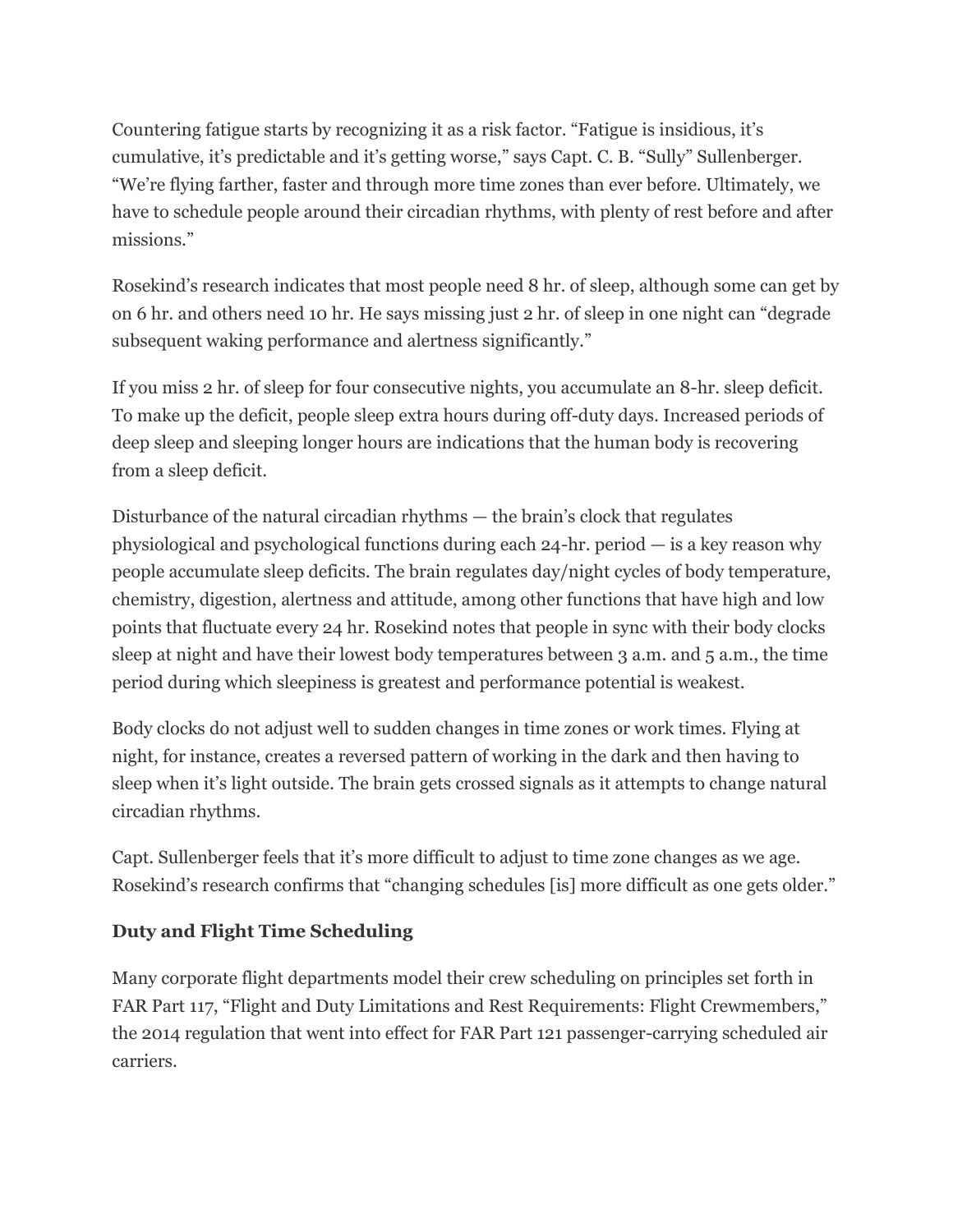But long before Part 117 was published, most business aircraft operators were embracing maximum duty time and flight time concepts. Part 117 is based on science, taking into account peoples' "acclimated" time zone "in theater," the effects of jet lag, flight duty periods and rest recovery periods. "Theater," however, is broadly defined by the regulation as the geographic area in which a flight departs and arrives that is as laterally wide as 60 deg. (four time zones) longitude.

Part 117 treats the U.S. east and west coasts, or even Odessa, Texas, and Oahu, Hawaii, as having the same home time if the flight crew has spent 72 hr. or more in theater or they have had at least 36 hr. off duty.

Most corporate operators provide crews with at least 48 hr. off duty if the origin and last destination points are located in two theaters separated by 6 to 8 hr. If the layover in the second theater exceeds four days, then the rest period usually is extended because circadian rhythms have begun to reset to the new time zone.

The maximum permissible length of a flight duty period (duty time) is based on flight segments to be flown and the scheduled start time of the flight duty period, according to Part 117. In essence, the regulation allows longer duty periods and flight times if they're scheduled during daytime in the crew's home or "acclimated" time zone. Night missions are shorter because it's tougher to stay alert then.

Extra time off is allocated to recover from long duty periods during which the first flight originates and the last flight terminates at landing facilities that are separated by several time zones. To allow the crew to rest adequately, the regulation specifies 10-hr. "physiological night's rest" periods that include sleep between 0100 and 0700 in the home base or "acclimated theater" time zone. The rule also describes a "suitable accommodation" as a ground rest facility with temperature, sound and light controls, equipped with a flat bunk or fold-flat chair for sleeping.

Notably, Part 117 allows for duty and flight times to be extended for "augmented flight crews," meaning that relief pilots are onboard and available to assume cockpit duties for part of the mission.

To take advantage of crew augmentation, the aircraft must be equipped with an approved crew rest compartment in which off-duty crewmembers can sleep. For Part 121 operations, the regulation specifies Class 1, Class 2 and Class 3 rest areas that range from private crew condos to semi-reclining chairs in the cabin.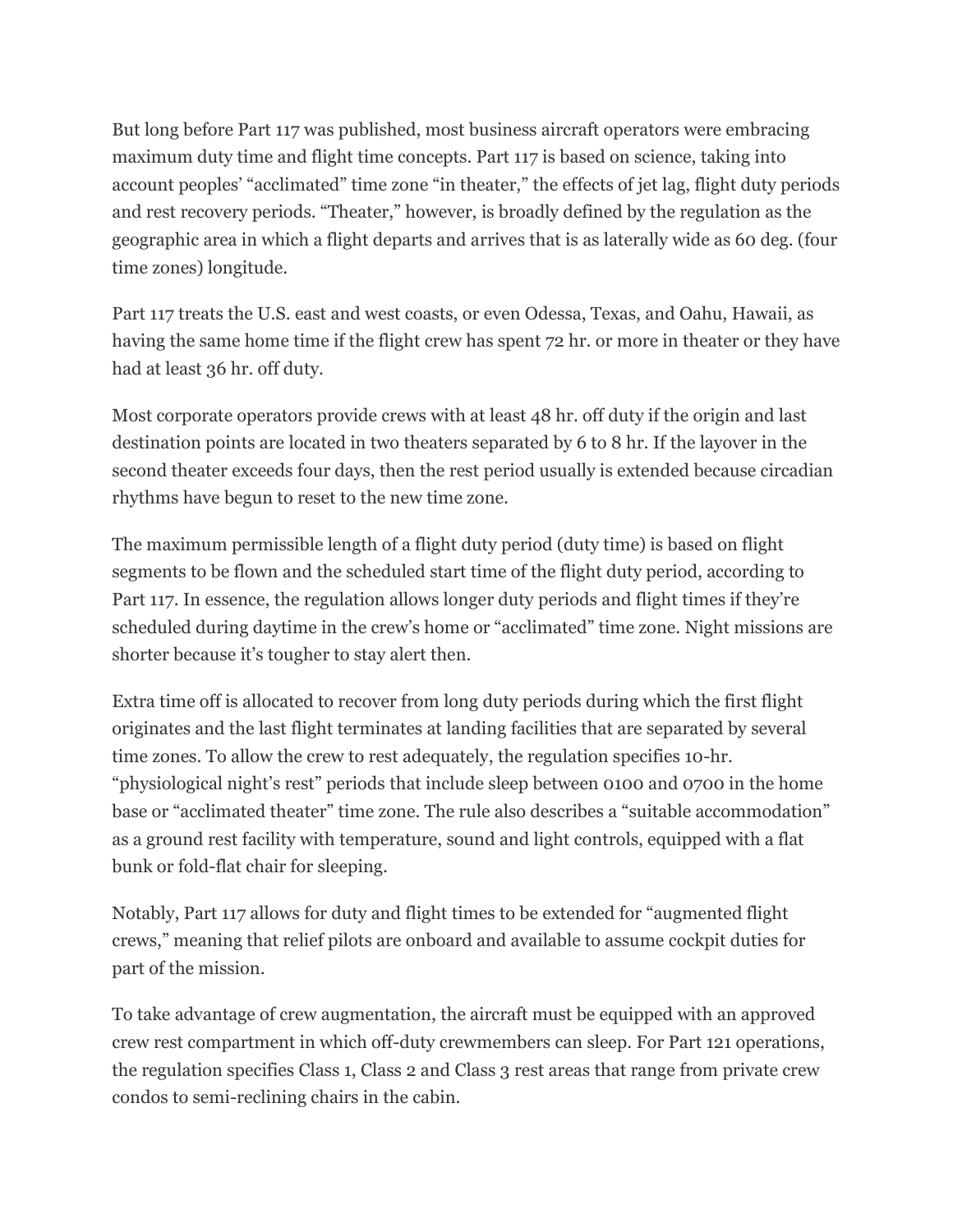The Class 2 rest area is similar to the crew rest compartment in most current-generation long-range business jets. It includes "a seat in an aircraft cabin that allows for a flat or nearflat sleeping position; is separated from passengers by a minimum of a curtain to provide darkness and some sound mitigation; and is reasonably free from disturbance by passengers or flight crewmembers."

It's tough for a forward crew rest area to meet this requirement if the aircraft also has a forward galley and lavatory, some flight department managers say. Food prep, dish cleaning, beverage service and other galley tasks create enough noise to disturb the sleep of most people in the crew rest compartment. Noise generated by flushing an adjacent vacuum toilet in a forward lavatory also disturbs sleep.

In light of those limitations, some flight department managers discount the value of crew rest compartments aboard purpose-built business jets. They use augmented crews occasionally when needed, but it's not routine practice.

## **Fatigue Countermeasures**

To diminish sleep loss, it's essential to take full advantage of off-duty rest periods. If you're not caught up on sleep, then you'll be at a performance disadvantage during your next flight assignment because of the cumulative effects of sleep loss. Two nights of uninterrupted sleep are sufficient to catch up from all but the most-severe sleep deficits, according to Rosekind.

On multi-day missions, it's important to get as much sleep, or more, during overnight layovers as on off-duty nights. If that's not possible due to interrupted sleep or disruption of circadian rhythms, then multiple sleep periods or naps may be necessary.

One's body clock makes it easier to fall asleep at certain times and it's set to be awake at other times. It's nearly impossible to force your body to sleep when it's programmed to be awake.

But there are several things you can do to help your body fall asleep. Most adults don't sleep well if they're sated with food and alcohol. Conversely, they don't sleep well if they're hungry or thirsty. Eating lightly, even if it's just a snack, will help you sleep. Alcohol and caffeine disrupt sleep, according to numerous studies.

Even though alcohol remains a popular aid to falling asleep, it also interferes with the normal sleep cycle, preventing people from transitioning to rapid eye movement (REM)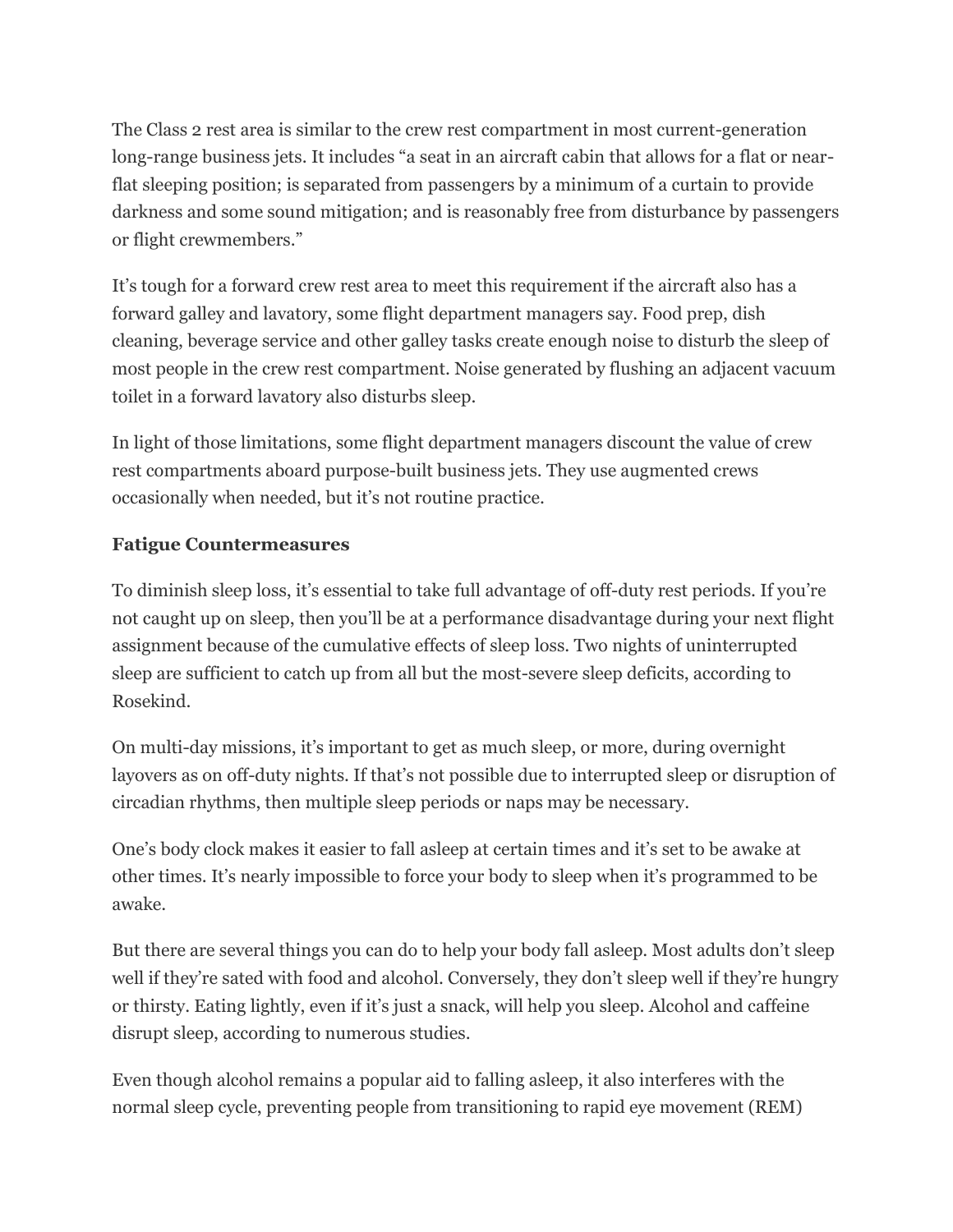sleep during the first half of the sleep period. After consuming excessive alcohol, it's not uncommon to awaken after disturbing dreams, find oneself in a cold sweat and suffering from a headache.

Such side effects and symptoms can result from blood alcohol content (BAC) levels as low as 0.04 to 0.80%, corresponding to having two to four drinks before bedtime. Since alcohol is metabolized at the rate of about one drink per hour, it's advisable to cease drinking in time to go to bed with almost 0.00% BAC, according to Rosekind.

"Alcohol also worsens breathing disorders during sleep, including apnea, and reduces associated oxygen levels," he says.

Caffeine is a potent stimulant, remaining active in the system for 3 to 5 hr. But some individuals can feel its effects for up to 10 hr. Consumption can lead to lighter sleep with more awakenings and reduced total sleep time. So, stop drinking caffeinated beverages at lunch or by early afternoon, if you want the effects to wear off before normal bedtime.

Once you bed down, the quality of sleep environment is important. A comfortable bed and bedding, quiet and dark environment, lack of interruptions from family or associates, and proper temperature control, among other factors, are essentials. Rosekind says that eyeshades and earplugs help with light and sound problems. White noise, such as that generated by a radio tuned off channel, can help mask small, irritating sharp sound disturbances as well.

If you can't fall asleep in 15 to 30 min. after going to bed, you may need to get up and pursue activities your body associates with pre-sleep periods, such as reading something light and entertaining — not work related. Autogenic training, including consciously relaxing muscle groups, practicing yoga and meditation have proven effective as techniques that help people fall asleep. Rosekind advises against watching TV before falling asleep, as much programming is designed to force you to stay awake.

Naps during non-sleep periods can be an effective fatigue countermeasure, so long as they're limited to 45 min. or less in duration if you're going to do work. Nap longer than that and you're likely to lapse into deep sleep, leading to "grogginess and disorientation for several minutes" upon awaking, a phenomena known as "sleep inertia." Rosekind is an advocate for napping in the cockpit, even though current regulations do not permit sleeping while on duty in cockpit seats.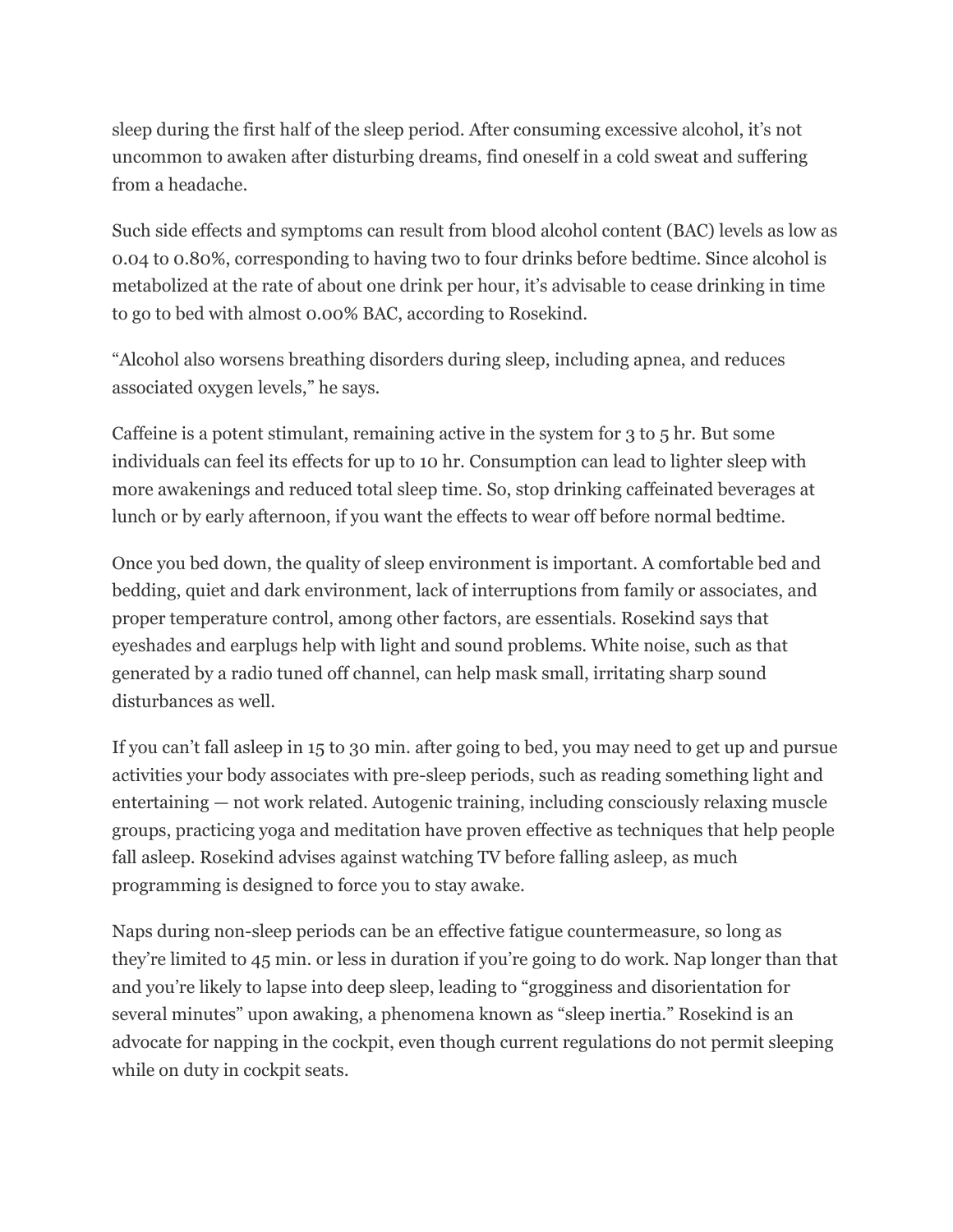If longer nap periods are available, sleeping for 2 hr. usually enables the body to complete one full sleep cycle, including both REM and non-REM phases.

## **Alertness Strategies in the Cockpit**

Fatigue management starts before the mission by determining if each crewmember is fit for flight. Passenger-carrying airlines now are required to get affirmative responses from each crewmember as part of the dispatch release. Similar systems are used by top corporate flight departments as well.

It's also up to each crewmember to take full advantage of crew rest periods so they can arrive alert and ready for duty. For instance, if a crewmember is scheduled for an evening mission, it's up to that person to attempt to get a full night's rest before the trip and perhaps take a nap during the day before showing up for duty. It's not OK to get up at sunrise for a daily strenuous workout, then be up all day and report for the flight when your body is ready to go back to sleep. Sleep scientists say that you're most likely to fall asleep 24 hr. after you awaken in your acclimated time zone.

Many people attempt to reset their body clocks for night flights by going to bed late and sleeping in late the day before such missions. Once you're up, exposure to bright daylight or bright artificial light will help to awaken you, to make you alert for the tasks ahead.

Physical exercise can help ward off drowsiness. Exercising moderately before night flights may delay the onset of drowsiness. Some industry advocates suggest getting up and walking every 2 hr., but that's not practical for cockpit crews. Instead, stretching or isometrics may be the next best form of exercise.

Active participation in conversation, especially work-related discussions during the mission, can help keep crews alert. Mental activities, such as plotting flight progress on a paper chart and filling out waypoint-by-waypoint navigation logs also can boost alertness while keeping pilots "in the loop."

Changes of activity also help. Stare all night at the EFIS screens and you can be lulled into sleep. If you break up the instrument scan routine with other flight-related activities, the change can help keep you alert.

Diet may play a role in alertness. Several people believe that eating high-protein, lowcarbohydrate foods before flight will raise hormone levels that promote awareness and physical activity. Switching to high-carbohydrate, low-protein foods after the flight and